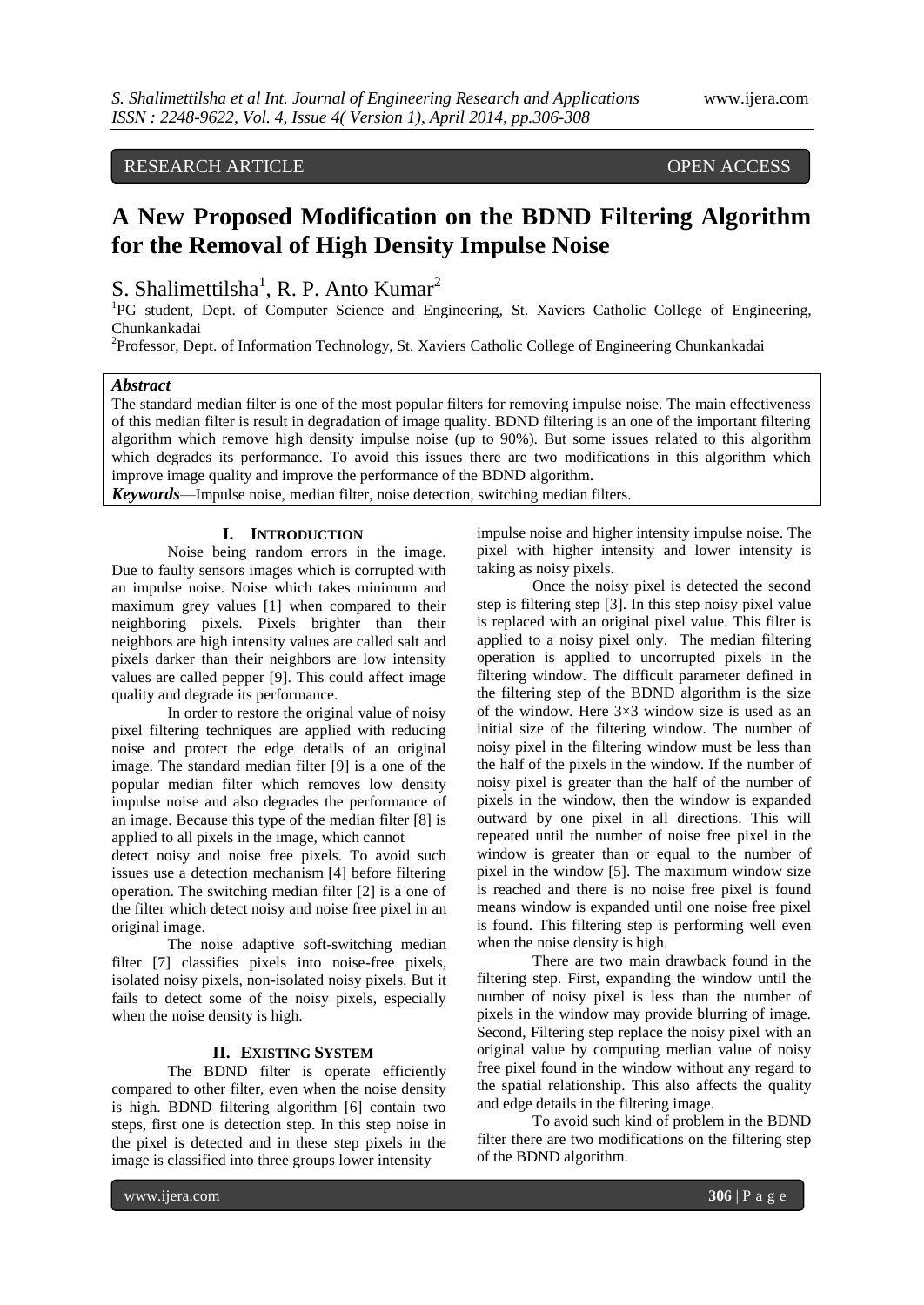#### **III. PROPOSED SYSTEM**

To avoid problem in an existing system, there are two modifications on the filtering step of the BDND algorithm first, expansion of filtering window. Second, incorporating spatial and intensity information.

#### *A.Expansion of Filtering Window*

Size of the filtering window is start with  $3\times3$ that is centered in the noisy pixels. Two considerations is there (i) Number of noise free pixel Nn is greater than or equal to half of the number of pixel in the window.

(ii)Number of noise free pixel is not zero.

If any of this condition is violated then the size of the window is expanded outward by on pixel in all directions.



Figure 1.Diagram for Proposed System

| 20  | 23 | 20  | 21  | 22  |
|-----|----|-----|-----|-----|
| 21  | 22 | 19  | 18  | 152 |
| 21  | 20 | 22  | 152 | 151 |
| 20  | 21 | 150 | 151 | 153 |
| 150 | 22 | 151 | 153 | 149 |
| a   |    |     |     |     |

| 20     | 23     | $\ast$ | 21     | $\ast$ |
|--------|--------|--------|--------|--------|
| $\ast$ | *      | *      | $\ast$ | 152    |
| 21     | $\ast$ | 22     | $\ast$ | 151    |
| $\ast$ | 21     | $\ast$ | 151    | $\ast$ |
| $\ast$ | 22     | $\ast$ | $\ast$ | $\ast$ |
|        |        |        |        |        |

| 20     | 23 | 30  | $\ast$ | 22     |
|--------|----|-----|--------|--------|
| 21     | *  | *   | ∗      | 152    |
| 21     | *  | *   | $\ast$ | *      |
| $\ast$ | *  | *   | $\ast$ | *      |
| 150    | *  | 151 | 153    | $\ast$ |
|        |    | (c) |        |        |

Figure 2.(a)Original Image Window (b)Noisy Image I (c)Noisy Image II

Consider 5×5 image shown in figure 2(a).Suppose that is corrupted with 65% impulse noise shown in figure 2(b) with the noisy pixels indicated by(\*).When the filtering step of the BDND filtering algorithm is applied on the central pixel with 3×3 window, here set of noise free pixel Vn is  ${22,21,151}$ . This implies Nn is 3, which is less than half of the number of pixels in the window( $Np=4.5$ ). This violates the first condition, so expand the window outward by one pixel in all directions. Now size of the window is 5×5,here set of noise free pixel Vn is{20,23,21,152,21,22,151,21, 151,22} this implies Nn is 10,which is also less than half of the number of pixel in the window( $Np=12.5$ ). So, again expanding the size of the window. This will leads blurring in the output image.

In order to solve this problem following modification is provided. Here estimated noise density 'd' is determined and the total number of pixels Nt in the filtering window is also determined. The number of noise free pixel Nn is less than  $\frac{1}{2}$ (1d)Nt then the filtering window is expanded outward by one pixel in all directions. The term (1-d) is the percentage of noise free pixels in the filtering window.

In figure 2(b) when the size of window 3×3,the set of noise free pixels Vn is{22,21,151} and noise density is 65%.this implies Nn is 3.Nt is 9 and percentage of noise free pixel is 40%. Based on these values Nn is greater than  $\frac{1}{2}(1-d)$ Nt that is (3>1.8), thus the window is not expanded.